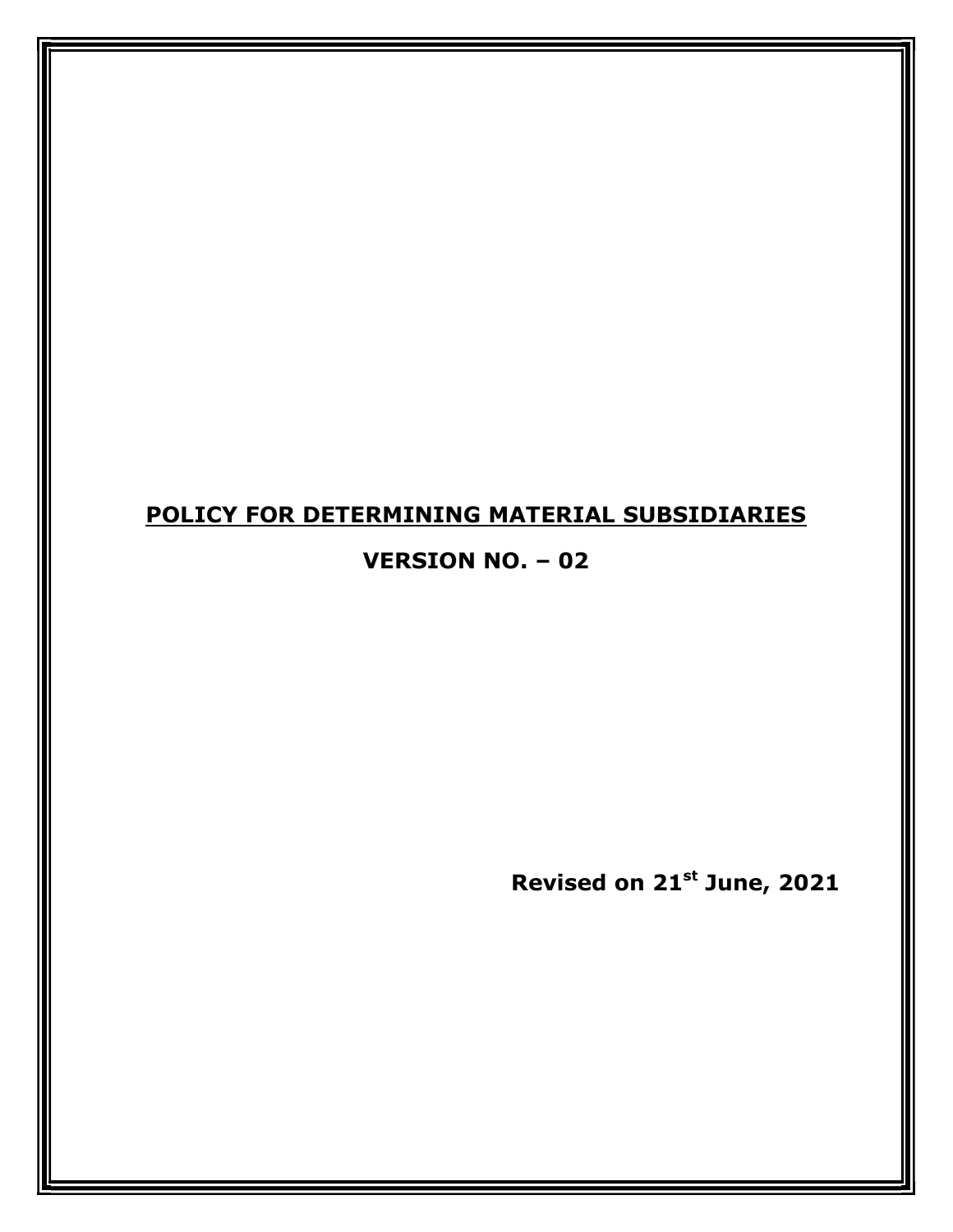# KAMDHENU LIMITED

#### POLICY FOR DETERMINING MATERIAL SUBSIDIARIES

#### INTRODUCTION:

Kamdhenu Limited ("Company") is governed amongst others by the rules and regulations framed by Securities Exchange Board of India ("**SEBI"**). SEBI (Listing Obligations and Disclosure Requirements) Regulations, 2015 as amended ("Listing **Regulations**") lays out regulatory requirements for material subsidiary companies.

The Board of Directors (the "**Board"**) of the Company has adopted the policy and procedures for determining 'material' subsidiary companies ("Policy") in accordance with the provisions of Regulation 16(1)(c) of the Listing Regulations.

#### DEFINITIONS:

"Audit Committee or Committee" means the committee constituted by the Board of Directors of the Company in accordance with section 177 ofthe Companies Act, 2013 and Regulation 18 Listing Regulations from time to time.

"Board of Directors" or "Board" means the Board of Directors of Kamdhenu Limited, as constituted from time to time.

"Holding Company" in relation to one or more other companies, means a company of which such companies are subsidiary companies.

"Income" shall mean `Total Revenue` of `Total Income` (including other income) as per the audited Financial Statements of the previous financial year.

"Independent Director" means an independent director referred to in

- $\ge$  section 149(6) of the Companies Act, 2013, and / or
- $\triangleright$  regulation 16(b) of the Listing Regulations.

"Material subsidiary" shall mean a subsidiary, whose income or net worth exceeds ten percent of the consolidated income or net worth respectively, of thelisted entity and its subsidiaries in the immediately preceding accounting year.

"Material Unlisted Indian Subsidiary" shall mean an unlisted subsidiary, incorporated in India, whose income or net worth (i.e. paid up capital and free reserves) exceeds ten percent of the consolidated income or net worth respectively, of the Company and its subsidiaries in the immediately preceding accounting year.

"**Net worth**" means net worth as defined in sub section (57) of section 2 of the Companies Act, 2013means the aggregate value of the paid-up share capital and all reserves created out of the profits, securities premium account and debit or credit balance of profit and loss account, after deducting the aggregate value of the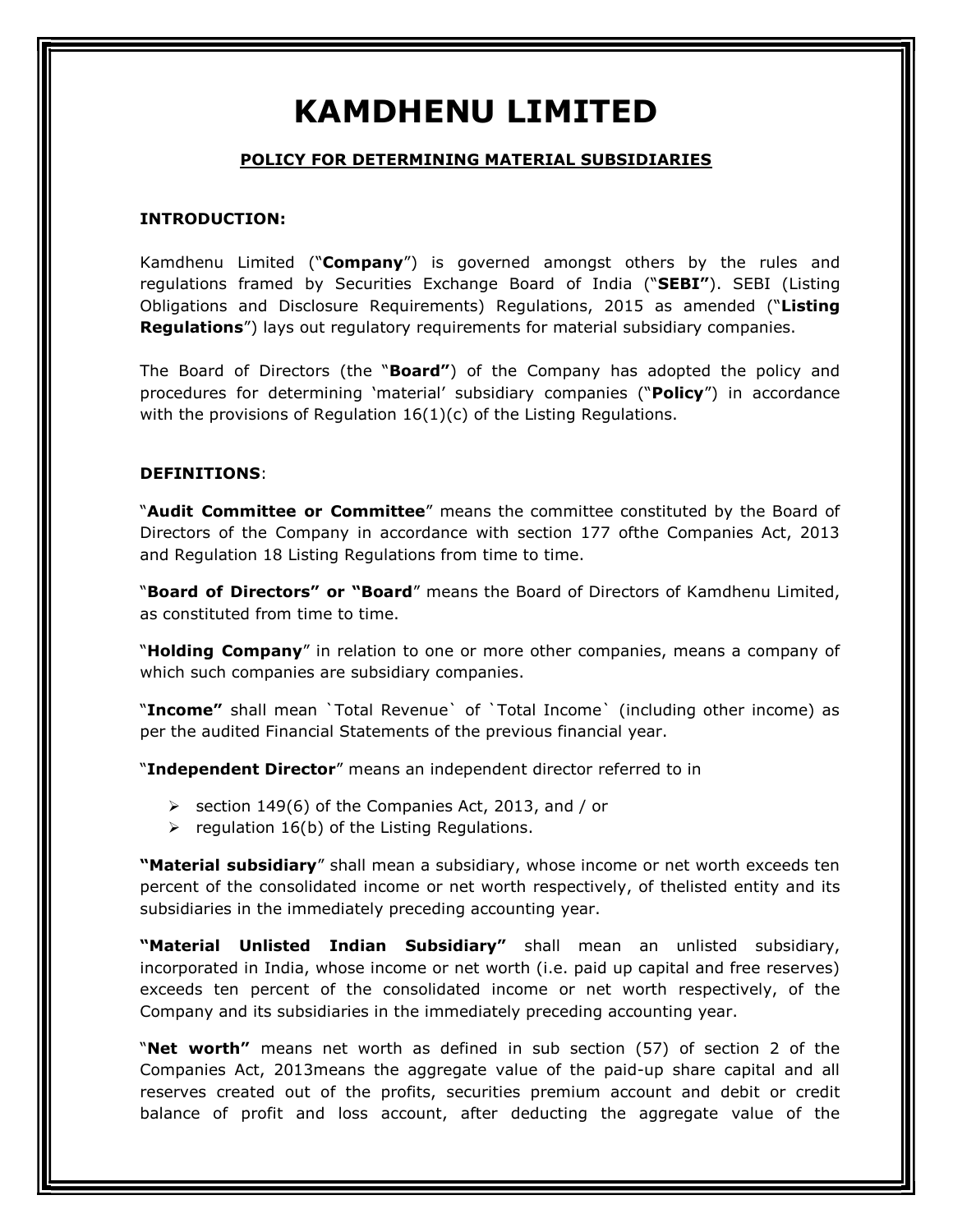accumulated losses, deferred expenditure and miscellaneous expenditure not written off, as per the audited balance sheet, but does not include reserves created out of revaluation of assets, write-back of depreciation and amalgamation.

"Significant transaction or arrangement" shall mean any individual transaction or arrangement that exceeds or is likely to exceed 10% of the total revenues or total expenses or total assets or total liabilities, as the case may be, of the unlisted subsidiary for the immediately preceding accounting year.

"Subsidiary" shall be as defined under the Companies Act, 2013 and the rules made thereunder.

"**Unlisted Subsidiary**" means subsidiary whose securities are not listed on any recognized Stock Exchanges.

All the words and expressions used in this Policy, unless defined hereafter, shall have meaning respectively assigned to them under the Listing Regulations and in the absence of its definition or explanation therein, as per the Companies Act, 2013 ( $"Act"$ ) and the Rules, Notifications and Circulars made/issued thereunder, as amended, from time to time.

#### GOVERNANCE FRAMEWORK:

#### Compliances with respect to all subsidiary Companies:

- $\triangleright$  The Audit Committee of Board of the Company shall review the financial statements, in particular, the investments made by the unlisted subsidiary.
- $\triangleright$  The minutes of the Board Meetings of the unlisted subsidiary companies shall be placed before the Board of the Company.
- $\triangleright$  The management of the unlisted subsidiary shall periodically bring to the notice of the Board of Directors of the Company, a statement of all Significant Transactions and Arrangements entered into by the unlisted subsidiary.

#### Compliances with respect to all unlisted material subsidiary Companies:

 $\triangleright$  At least one Independent Director on the Board of Directors of the holding Company shall be a Director on the Board of Directors of a material unlisted subsidiary Company, whether incorporated in India or not.

**Explanation**: for the purpose of this provision, notwithstanding anything to the contrary contained in this policy, the term "Material subsidiary" shall mean a subsidiary, whose income or net worth exceeds 20% of the consolidated income or net worth respectively, of the listed entity and its subsidiaries in the immediately preceding accounting year.

 $\triangleright$  Every material unlisted subsidiaries incorporated in India shall undertake Secretarial Audit and shall annex a Secretarial Audit Report given by company